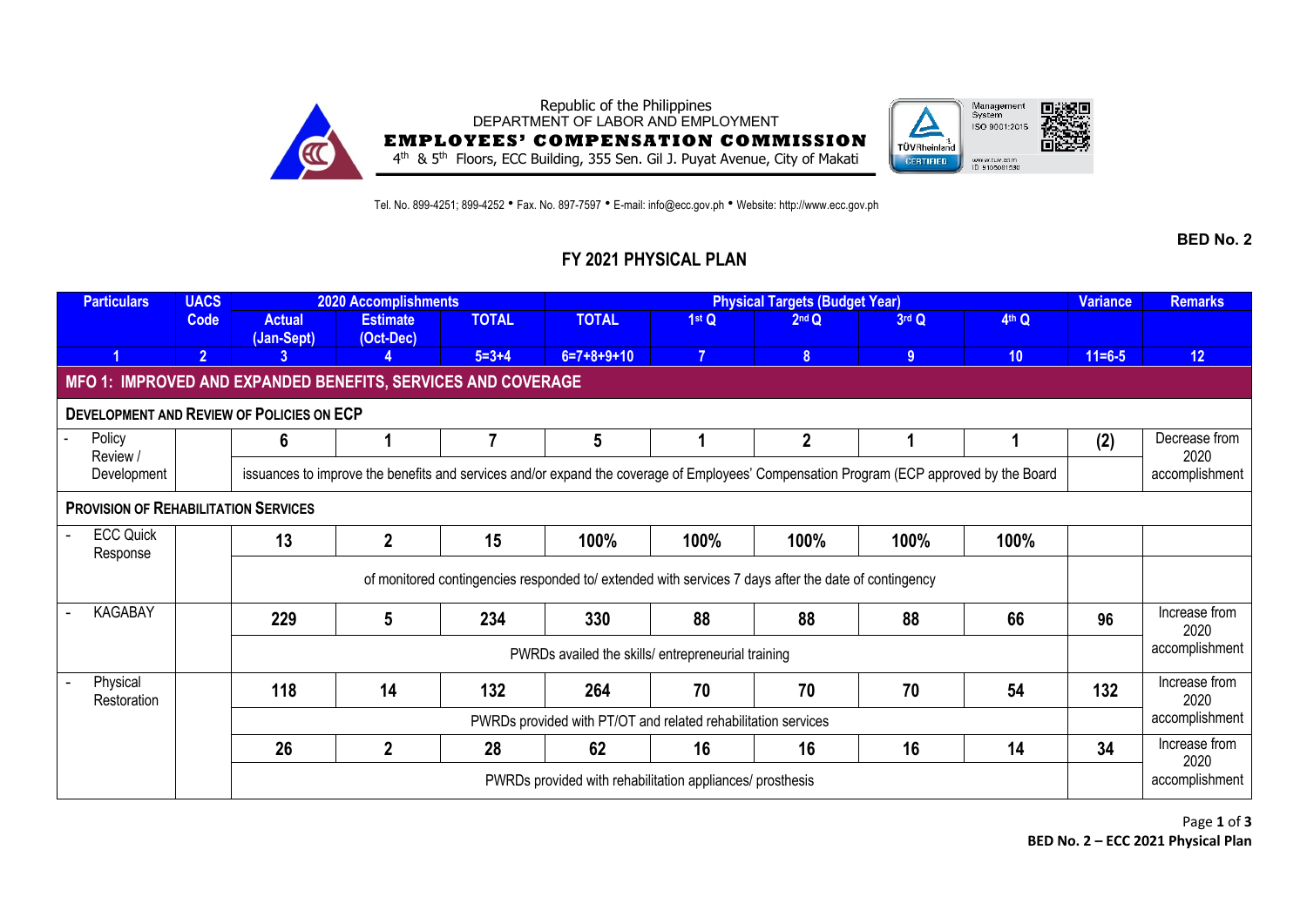| <b>Particulars</b>                                                           | <b>UACS</b>                           | 2020 Accomplishments                                                                               |                                                                                                   |                                                                                                     | <b>Physical Targets (Budget Year)</b>                                                               |                                                                                                   |                                                                                                   |                                                                                                   |                                                                                                   | <b>Variance</b>      | <b>Remarks</b>                          |
|------------------------------------------------------------------------------|---------------------------------------|----------------------------------------------------------------------------------------------------|---------------------------------------------------------------------------------------------------|-----------------------------------------------------------------------------------------------------|-----------------------------------------------------------------------------------------------------|---------------------------------------------------------------------------------------------------|---------------------------------------------------------------------------------------------------|---------------------------------------------------------------------------------------------------|---------------------------------------------------------------------------------------------------|----------------------|-----------------------------------------|
|                                                                              | <b>Code</b>                           | <b>Actual</b><br>(Jan-Sept)                                                                        | <b>Estimate</b><br>(Oct-Dec)                                                                      | <b>TOTAL</b>                                                                                        | <b>TOTAL</b>                                                                                        | 1stQ                                                                                              | 2 <sup>nd</sup> Q                                                                                 | 3rd Q                                                                                             | 4th Q                                                                                             |                      |                                         |
|                                                                              | $\overline{2}$                        | $\overline{3}$                                                                                     |                                                                                                   | $5 = 3 + 4$                                                                                         | $6=7+8+9+10$                                                                                        | $\overline{7}$                                                                                    | $\overline{\mathbf{8}}$                                                                           | 9 <sup>°</sup>                                                                                    | 10                                                                                                | $11 = 6 - 5$         | 12                                      |
| <b>ECP INFORMATION DISSEMINATION</b>                                         |                                       |                                                                                                    |                                                                                                   |                                                                                                     |                                                                                                     |                                                                                                   |                                                                                                   |                                                                                                   |                                                                                                   |                      |                                         |
| No. of IEC<br>materials<br>developed and                                     |                                       | 10                                                                                                 | $\boldsymbol{0}$                                                                                  | 10                                                                                                  | 5                                                                                                   | 1                                                                                                 | $\mathbf{2}$                                                                                      | $\mathbf{2}$                                                                                      | $\boldsymbol{0}$                                                                                  | (5)                  | Decrease from<br>2020<br>accomplishment |
| produced                                                                     | IEC materials developed and produced  |                                                                                                    |                                                                                                   |                                                                                                     |                                                                                                     |                                                                                                   |                                                                                                   |                                                                                                   |                                                                                                   |                      |                                         |
| No. of ECP<br>advocacy<br>seminars<br>conducted                              |                                       | 269<br><b>ECP</b> seminars<br>conducted w/<br>14,691<br>participants<br>from<br>7,880<br>companies | 145<br><b>ECP</b> seminars<br>conducted w/<br>8,195<br>participants<br>from<br>3,452<br>companies | 414<br><b>ECP</b> seminars<br>conducted w/<br>22,886<br>participants<br>from<br>11,332<br>companies | 500<br><b>ECP</b> seminars<br>conducted w/<br>30,000<br>participants<br>from<br>15,000<br>companies | 133<br><b>ECP</b> seminars<br>conducted w/<br>8,000<br>participants<br>from<br>4,000<br>companies | 133<br><b>ECP</b> seminars<br>conducted w/<br>8,000<br>participants<br>from<br>4,000<br>companies | 133<br><b>ECP</b> seminars<br>conducted w/<br>8,000<br>participants<br>from<br>4,000<br>companies | 101<br><b>ECP</b> seminars<br>conducted w/<br>6,000<br>participants<br>from<br>3,000<br>companies | 86<br>7,114<br>3,668 | Increase from<br>2020<br>accomplishment |
|                                                                              | <b>MFO 2: APPEALED CASES DISPOSED</b> |                                                                                                    |                                                                                                   |                                                                                                     |                                                                                                     |                                                                                                   |                                                                                                   |                                                                                                   |                                                                                                   |                      |                                         |
| 1. DISPOSITION OF EC APPEALED CASES                                          |                                       |                                                                                                    |                                                                                                   |                                                                                                     |                                                                                                     |                                                                                                   |                                                                                                   |                                                                                                   |                                                                                                   |                      |                                         |
| No. of appealed<br>cases disposed<br>(docketed as of<br>20 November<br>2020) |                                       | 82%<br>Disposition rate<br>(41 EC cases<br>disposed out of<br>50 cases<br>received)                | 187%<br>Disposition rate<br>(15 EC cases<br>disposed out of<br>8 cases<br>received)               | 97%<br>Disposition rate<br>(56 EC cases<br>disposed out of<br>58 cases<br>received)                 | 100%<br>Disposition rate                                                                            | 100%<br>Disposition rate                                                                          | 100%<br>Disposition rate                                                                          | 100%<br>Disposition rate                                                                          | 100%<br>Disposition rate<br>by Nov. 20,<br>2021                                                   |                      |                                         |
| No. of appealed<br>cases disposed<br>within the PCT of<br>20 working days    |                                       | 100%<br>Disposition rate<br>(41 EC cases<br>disposed within<br>PCT                                 | 100%<br>Disposition rate<br>(10 EC cases<br>disposed within<br><b>PCT</b>                         | 91%<br>Disposition rate<br>(51 EC cases<br>disposed within<br>PCT                                   | 100%<br>Disposition rate<br>within PCT                                                              | 100%<br>Disposition rate<br>within PCT                                                            | 100%<br>Disposition rate<br>within PCT                                                            | 100%<br>Disposition rate<br>within PCT                                                            | 100%<br>Disposition rate<br>within PCT                                                            |                      |                                         |